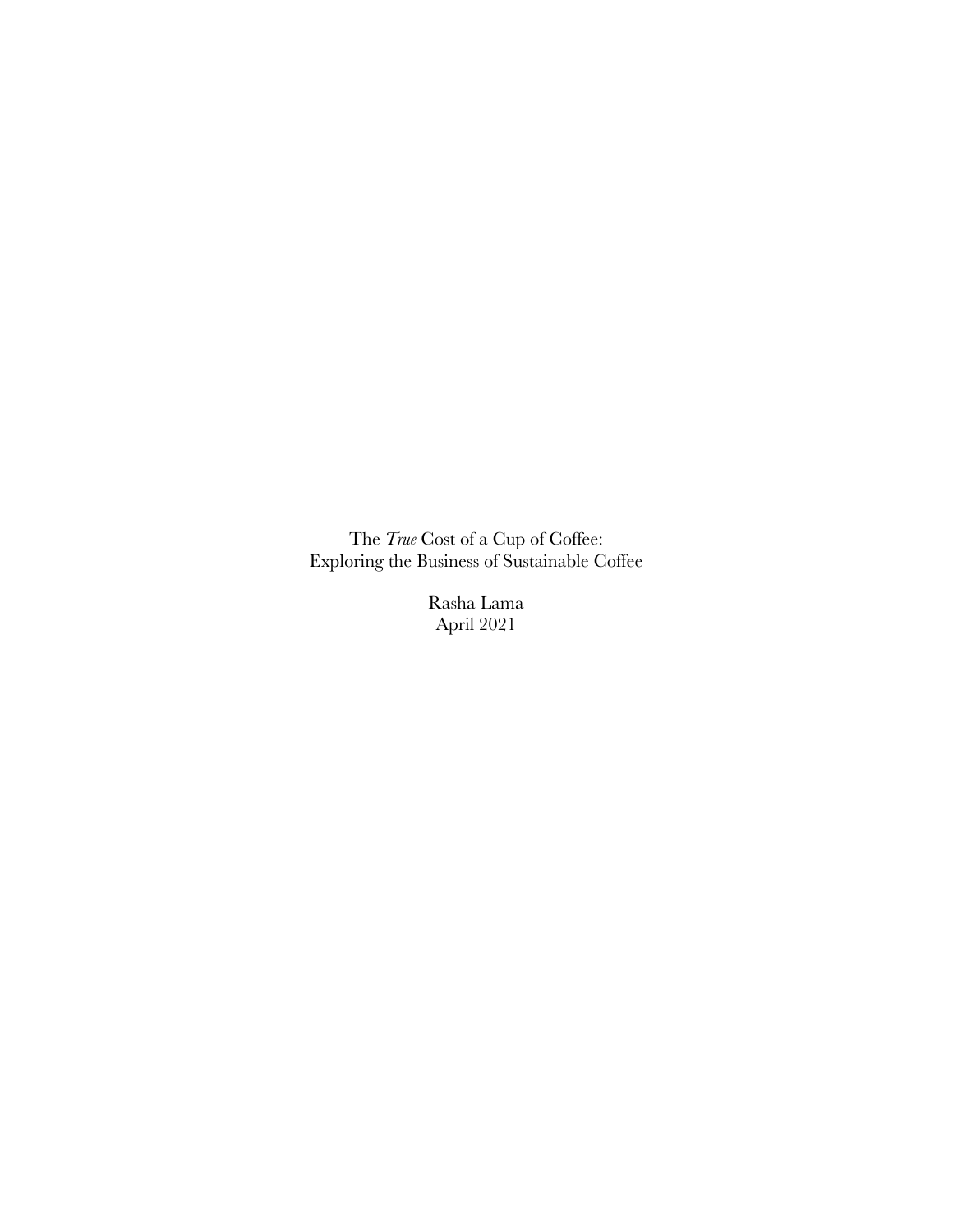#### Lama 1

### **Introduction: The Quest for a True Cost**

Every morning, I greet my local barista with idle talk over the daily brew, if fruity Ethiopia has been dialed or my preferred chocolate Columbia ready for my 6oz americano with a dash of milk. My order totals to a meager few dollars pre-tip and I wonder how my wallet is able to keep up to good coffee. Well, I am not too certain about the price I currently pay for my coffee. I am hesitant to say that I am actively supporting sustainable coffee practices with my daily cup(s) ordered while simultaneously overhearing baristas speak of the increasingly damaging environmental situation of coffee production, all the while fellow regulars line up behind speaking of the latest cafés opening meeting growing consumption demands. I simply cannot grasp the idea of \$2.79 to be the true cost of coffee, even at a local third-wave café mindful of their suppliers' mission and quality. If I am to continue my daily routine in peace, I must know what exactly I am paying for (and not). This essay aims to discover the true cost of coffee, and where shortcuts in environmental, social, and economic factors have been taken for the maximization of profit and growth of today's US \$465.9 billion global coffee industry ("Global Coffee Market," 2021).

By exploring the contemporary state of the global industry, I will discover the hidden costs that have cheapened coffee at the expense of environmental factors, now unifying as the main threats facing the industry today. Threats and opportunities will be analyzed alongside an investigation for triple-pillar sustainability in environmental, social, and economic factors. Understanding the play of technology, innovation, and globalization will be discussed in terms of key stakeholders and projects. Finally, a comparison between various business models in the coffee industry will be studied for the viability of sustainable coffee production in the future.

Essentially, this essay aims to answer a seemingly simple question:

*What is the true cost of a cup of coffee when the price includes its environmental, social, and economic costs that have been historically treated as externalities of the coffee business?*

### **The Contemporary Coffee Business: Understanding the Global Situation**

Coffee is a social commodity connecting global actors and environments with over 125 million jobs. World coffee production for 2020-2021 is forecasted to be 175.5 million bags (60kg each), with Brazil, Vietnam, and Columbia as top producers ("Global Market Report: Coffee," 2019). The European Union is the greatest importer, making up 45% of the world's coffee bean imports to 49 million bags ("Production," 2020). While the United States falls second with 26 million bags, there are increasing consumption rates from producing countries and emerging economies beyond the historically elite, consumer countries (see Appendix A). Importantly, global supply-demand balance of coffee greatly varies yearly depending on successful or impaired harvests, climate change impacts, and unprecedented events such as COVID-19 that further increased fluctuations in coffee prices and added volatility in the market ("Sustainable," 2020).

Coffee is measured by the C price (traded in USD), with quality added as a premium on the C price (Brown, 2020). As a commodity based in the Intercontinental Exchange (ICE) in New York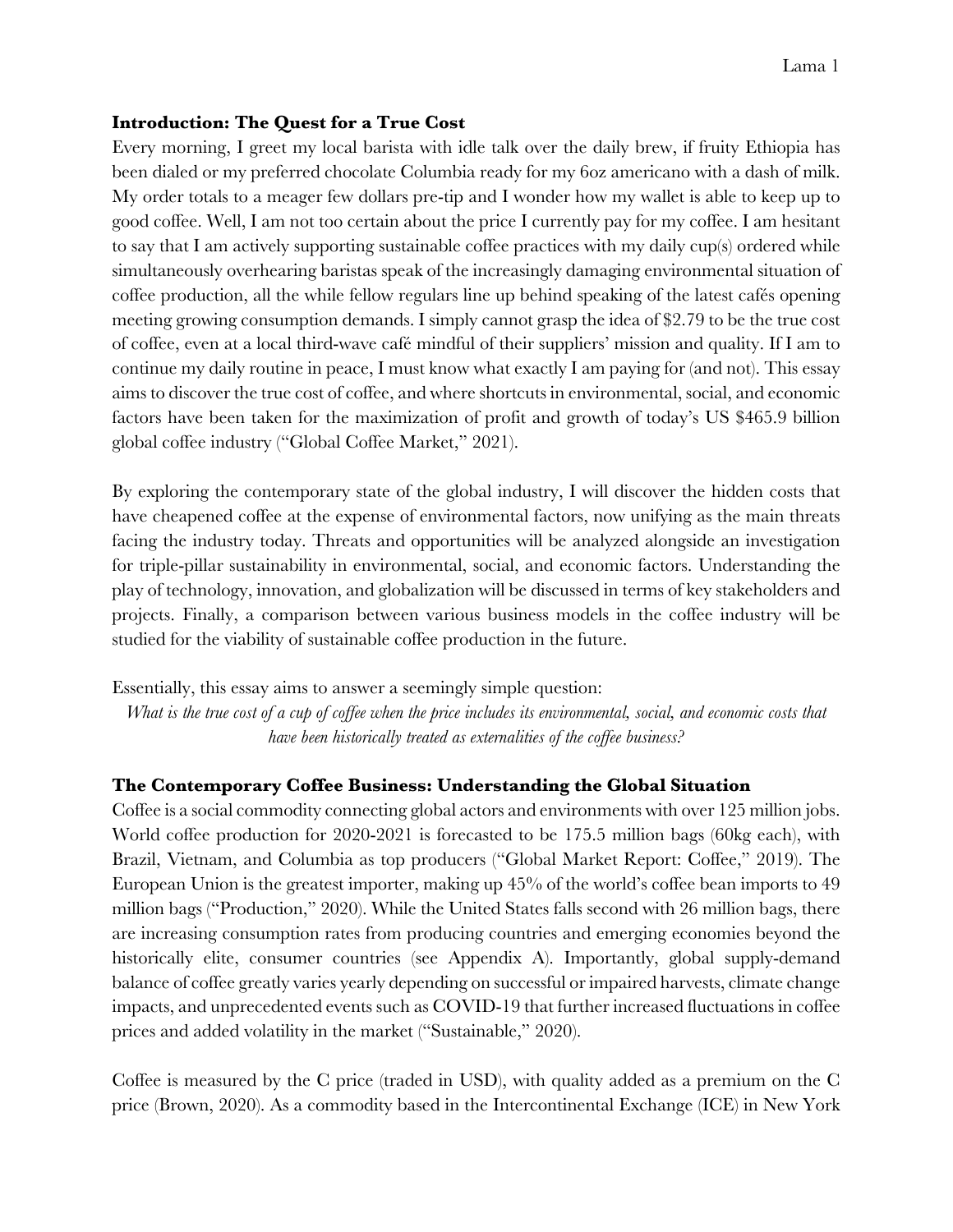City, its price is relative to trades and exchange rates. Therefore, the trade of coffee affects its supply and demand beyond the differing supply quantities due to environmental changes on the farms, further affecting smallholders needing to maintain their farms using their now-weak local currency for relatively more expensive inputs. While some supply volatility protection measures exist for coffee producers, they now occur within varying business models "following the dismantling of the [International Coffee Organization] quota system in 1989" (International Coffee Organization, 2020).

Interestingly, coffee farmers do not struggle with low-to-zero profits because of low harvests, but due to coffee's oversupply in the market (see Appendix B). Successful harvests worldwide decrease the C price (and farmers' profits) but increase profits for the traders in the market itself. Farmers must sell at the low price that is unrepresentative of their investment and cost of living because it is what the market calls the price of coffee on that day. Therefore, farmers end up receiving "4 cents" while there are billion-dollar businesses selling cups of coffee at US  $2.50$  – with additional space for a \$0.25 barista tip (Boydell, 2020).

A major coffee crisis took place September 2001 where coffee prices reached a low of US \$0.41 per pound – the lowest in real terms in 100 years and part of a four-year decline (Boydell, 2020). In perspective, C price averaged US \$1.20 per pound in the 1980s, before the neoliberalization of coffee markets that separated the price of coffee from its real value. Currently, coffee prices remain below the ten-year average since 2010 (see Appendix C), in addition to weaker purchasing power, increasing agricultural diseases, and dilapidating climate changes. With prices continuing to fall, younger generations are seen abandoning their farms far before they can financially diversify into safer crops or even consider implementing premium sustainability measures in their trade (Schipani, 2019). The real issue is oversupply and unfair pricing reflecting the market price of the commodity far removed from the *real* price of coffee, its inputs, and its farmers' livelihoods.

Here is a critical question to contemplate: *With the historically exploitive structure of the coffee industry, has it always been destined to (d)evolve into our current state?* Through an anthropological lens, this is seen to be the case for industrial landscapes tethered to modernity's societal system as any valuable commodity growing into a sizable market will emerge as an economic opportunity (Vaccaro, 2010:26). With incentives for producers to produce as much as possible, destabilization occurs between supply, demand, and the commodity's value. It is the "fate of industrialization focused on single products across the globe" that pushes rural areas into "unilateral productive approaches." When the commodity's value decreases and negates profit margins due to "increasing extraction" or labor costs," the "whole enterprise is terminated or moved to a place with lower productive costs" (Vaccaro, 2010:26). Essentially, the coffee industry can only move so far to mitigate climate changes until land shortage or environmental degradation stops this possibility. What had originated in Ethiopia and traded as a ceremonial and social drink throughout 17<sup>th</sup>-century Arabia, transformed into a lucrative international business prospect as coffee plantations sprawled colonial settlements (Pendergrast, 1999). Coffee became a standardized agricultural commodity "serving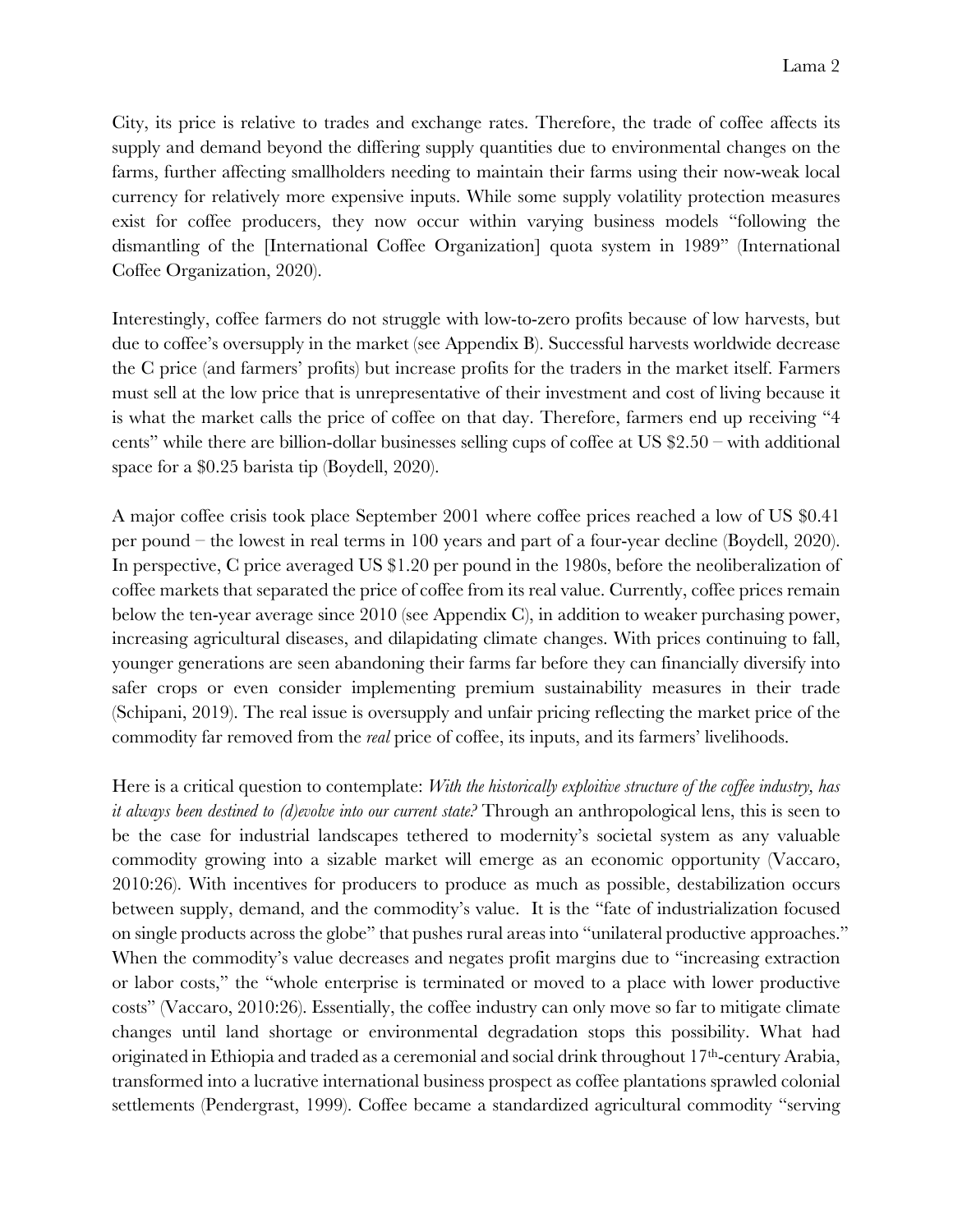the interests of markets dominated by first world corporations" and provided incentives for monoculture export approaches that made rural places "vulnerable to outsourcing, market shifts, [and] extractive collapse" (Vacarro, 2010:27). Perhaps, the business of coffee had always been destined to its degraded fate.

## **Triple-Pillar Sustainability: Analyzing Threats & Opportunities**

Coffee is particularly vulnerable because it has an unusually shallow gene pool for a global commodity. There are only 2 species of coffee, arabica and robusta, grown for human consumption (Dewey, 2017) where *Coffea arabica* accounts for 70% of global production ("Global Coffee Conservation Strategy," n.d.). As 80% of coffee producers are smallholder farmers, coffee varieties have not undergone multiple costly breeding programs for expand genetic diversity and secure future coffee production ("Coffee," n.d.). Therefore, only a few varieties of arabica are adaptable to weather changes and could increase damage done by disease and pests: coffee leaf rust, or *la roya* in Spanish, cost 1.7 million jobs in El Salvador in 2011 alone (Dewey, 2017). But with the increasing demand for premium-priced specialty coffee, adapting business models and accessible technologies are advancing the future of sustainable coffee.

Climate change will increase temperatures, reduce water availability, change soil conditions, shorten harvest cycles, and encourage diseases and pests with higher humidity, unpredictable temperatures, and rainfall patterns (Pedrotti, 2020). It will reduce the "global area suitable for coffee by about 50% across emission scenarios" (Bunn et al., 2015:89). With greatest impact at low latitudes and altitudes, Brazil and Vietnam, the world's dominant producers, will experience substantial reductions in crop land availability. However, the International Coffee Organization (ICO) has a different outlook. Coffee production contributes positively to the growth of evergreen shrubs that sequester carbon and stabilize soils while preserving local biodiversity. ICO's main focus for sustainability is encouraging ethical standards for the producers and maintain quality of the produce. It encourages "improving cultivation, processing, storage, transportation and marketing practices" alongside regional support through coffee certification and verification programs ("Developing," n.d.). These activities positively contribute to the local rural communities through "building the capacity of institutions, improving access to credit and risk management mechanisms, reducing vulnerability to income volatility and promoting gender equality."

Similarly, globalization and trade liberalization have created opportunities for coffee producers to "cluster together and integrate into international supply chains" while accessing traditional and emerging coffee markets to increase their profit margins (International Coffee Organization, 2020:13). The expansion of the global coffee value chain (see Appendix D) has allowed multinational buyers to directly trade with coffee producers, magnifying the "private sector driven growth" of coffee while simultaneously supporting sustainable economic development with increased productivity, employment, and international trade (International Coffee Organization, 2020:14). To further improve value addition, there are three opportunities to upgrade the value chain: product, functional, and process upgrading (USAID, 2006). Whether through increasing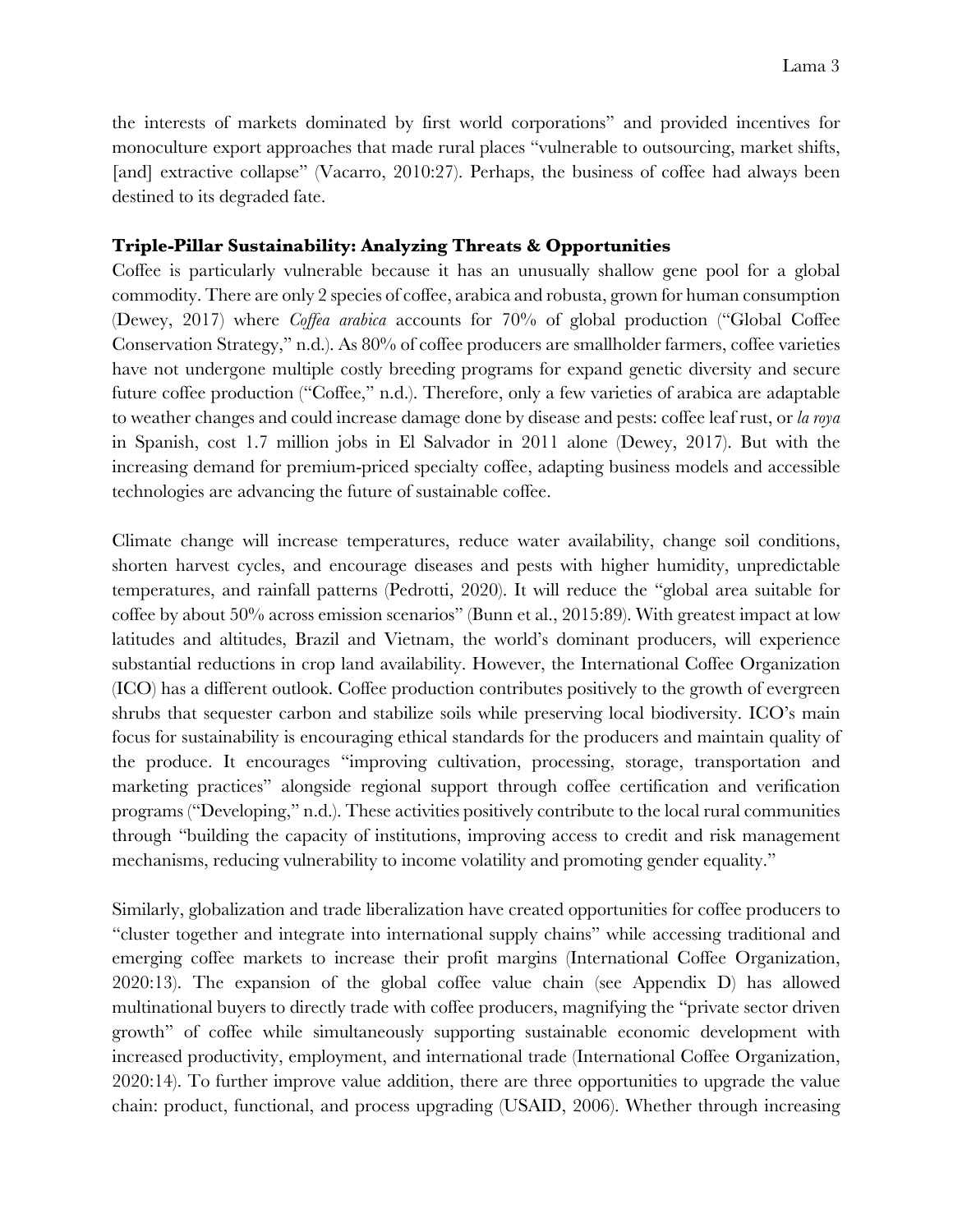product quality for sustainably farmed coffee, improving functionality through processing green beans, or promoting process upgrading through increased harvest productivity, value chain upgrading unlocks added value, capabilities, and benefits from production for the producers themselves (Kaplinksy & Morris, 2000).

Technological adaptation strategies must also be considered with the increasing impact of climate change. Short-term adaptation strategies include "improved farming practices and post-harvesting methods" while long-term strategies include "capacity-building, improved monitoring of climate data, enhancing soil fertility, introducing or preserving different production models, and developing drought and disease-resistant varieties" including World Coffee Organization's (WCO) F1 hybrids. WCO's vision is to build a "toolbox of coffee varieties, genetic resources and accompanying technologies" to strategically alleviate supply chain constraints of growing coffee in our changing environmental future ("About," n.d.). F1 hybrid varieties have been bred for more resilient coffee plants to increase global productivity and quality gain. Varieties like *Centroamericano,*  currently growing on global farms, have excelled in tests for environmental adaptability and bean quality through their "hybrid vigour" ("Next-Generation," n.d.). Most impressively, researchers in Yemen have identified promising coffee varieties with major resilience, adaptation, and cup quality. As the origin point of every worldwide cultivated variety, Yemen's expansive coffee land displays "high and low temperatures in the extreme range of coffee growing areas worldwide" with "one of the lowest global rainfall levels" (Montagnon et al., 2021). Perhaps, the new variety for global coffee production can be found, not bred, to survive within climate change. While technology and globalization have revealed great opportunities for sustainable agriculture, they still carry obstacles such as requiring new infrastructural developments or costing more than conventional coffee production, simply inaccessible to the majority of independent smallholder farmers worldwide.

Interestingly, there are discussions on the importance of increasing consumption in producing countries (Kanniah, 2020). By increasing internal consumption in producing countries like Brazil, Colombia, and Guatemala, local industries can be sustained through increased product demands, fewer producer obstacles, and greater income maximization. The problem of a low C price was historically oversupply exceeding demand in traditional markets and farmers not operating within labour-supporting business models with price protection over the volatility of the coffee market. Therefore, promoting local consumption could allow for price fixing with local suppliers, as opposed to dealing with international suppliers tied to changing exchange rates and other international commitments.

By fixing prices in the local currency and economy, local producers would be supported with a reduction in risk and be able to sell their produce for profitable margins ideally to re-invest in their own production or long-term sustainable and viable strategies. Additionally, producers would be restricted to local competitors and with local relationships, ensuring business contracts and producing the necessary amount of coffee to match supply to the determined demand. Case studies include Brazil's successful effort of introducing programs like Coffee Quality Program that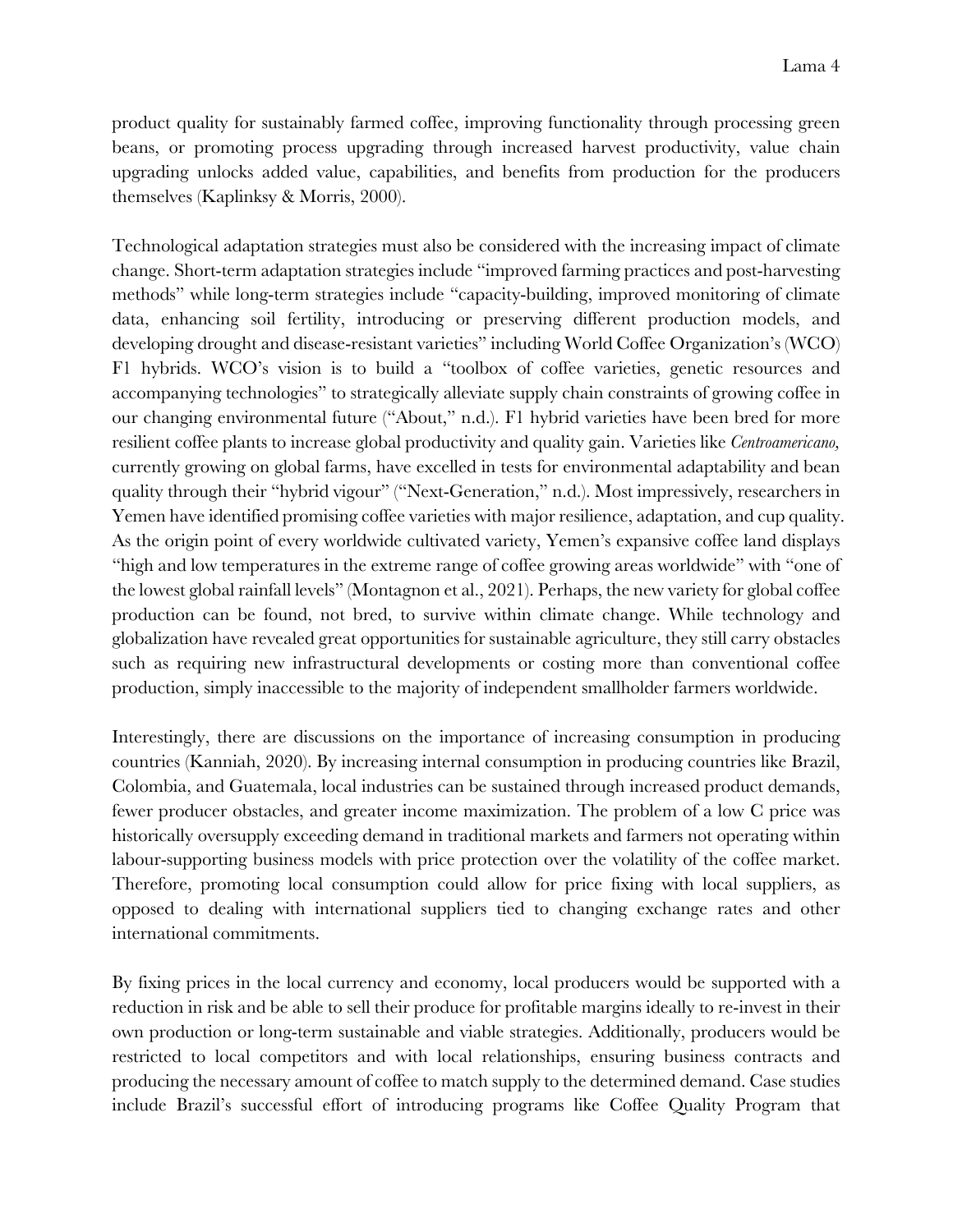promoted quality coffee (not excess coffee unfit for export) in the local market to street consumer preferences towards higher-quality options (Kanniah, 2020). Ultimately, some producers are being advised to diversify or shift away from coffee production due to its abysmal industry prospects. But there must be a sustainable model fit for those staying in the business to survive in the future.

## **The Future of Coffee: Comparing Sustainable Business Models**

# 1. *Voluntary Sustainability Standards (VSS)*

VSS is a market-based instrument regulated by information and voluntary governance to create market incentives for sustainable production (De Córdoba, 2018). 30 years ago, VSSs entered the market where organizations and corporate stakeholders sought to distinguish sustainable coffee products from conventional coffee as ethical demands were pushed by the end consumers and their preferences for sustainable products. In 2016, VSS-compliant coffee supplied at least 34% of total coffee production and increasingly adopted by coffee producers each year (see Appendix E). While the global retail value of coffee is predicted to grow 5.5% compound annual growth rate between 2018-2023, the price must be evaluated against the history of volatile C price and current longterm price decline. Farmers have always struggled with the low selling costs barely covering their production costs, preventing strategic or sustainable long-term decisions.

VSS-compliant coffee is mainly concentrated in mature markets like the European Union and the United States. However, it still does meet the conventional coffee supply. This supply-demand imbalance between conventional supply and VSS demand can limit the latter's market growth; therefore, a potential move towards promoting such sustainable coffee in non-traditional markets (Asia and Oceania) would be beneficial for sustainable coffee as a whole. VSS-compliant coffee requires resources and investments to market while coordinating value chain nodes to ensure successful sustainability measures beyond just profit. It could be done through simulating greater demand through brand awareness which would allow for greater revenues, improving farm profitability and strengthening the practice of sustainable coffee production for the uncertain future.

## *2. Eco-labeling*

Globally, 8 out of 10 consumers surveyed say they value sustainability, where over 70% of these consumers would pay 35% more for eco-friendly brands (Bekmagambetova, 2020). There are a plethora of eco-labels and sustainable certifications that companies alter their operations to qualify for, all in response to consumer preferences and pressure. Fair Trade is a well-known certification expanding beyond coffee produce, but its "strict certification requirements are resulting in uneven economic advantages for coffee growers and lower quality coffee for consumers" (Haight, 2011). The model supports producers with an above-market price if they meet ethical, environmental, and production standards. The aim was to reduce poverty; however, its flaws prevent the certification from expanding into its market potential and missing its point of impact to its farmers.

Some main points of critique are the undifferentiated economic situation of the farmers who benefit from the price stability of coffee contracts certified Fair Trade; however, these margins offset the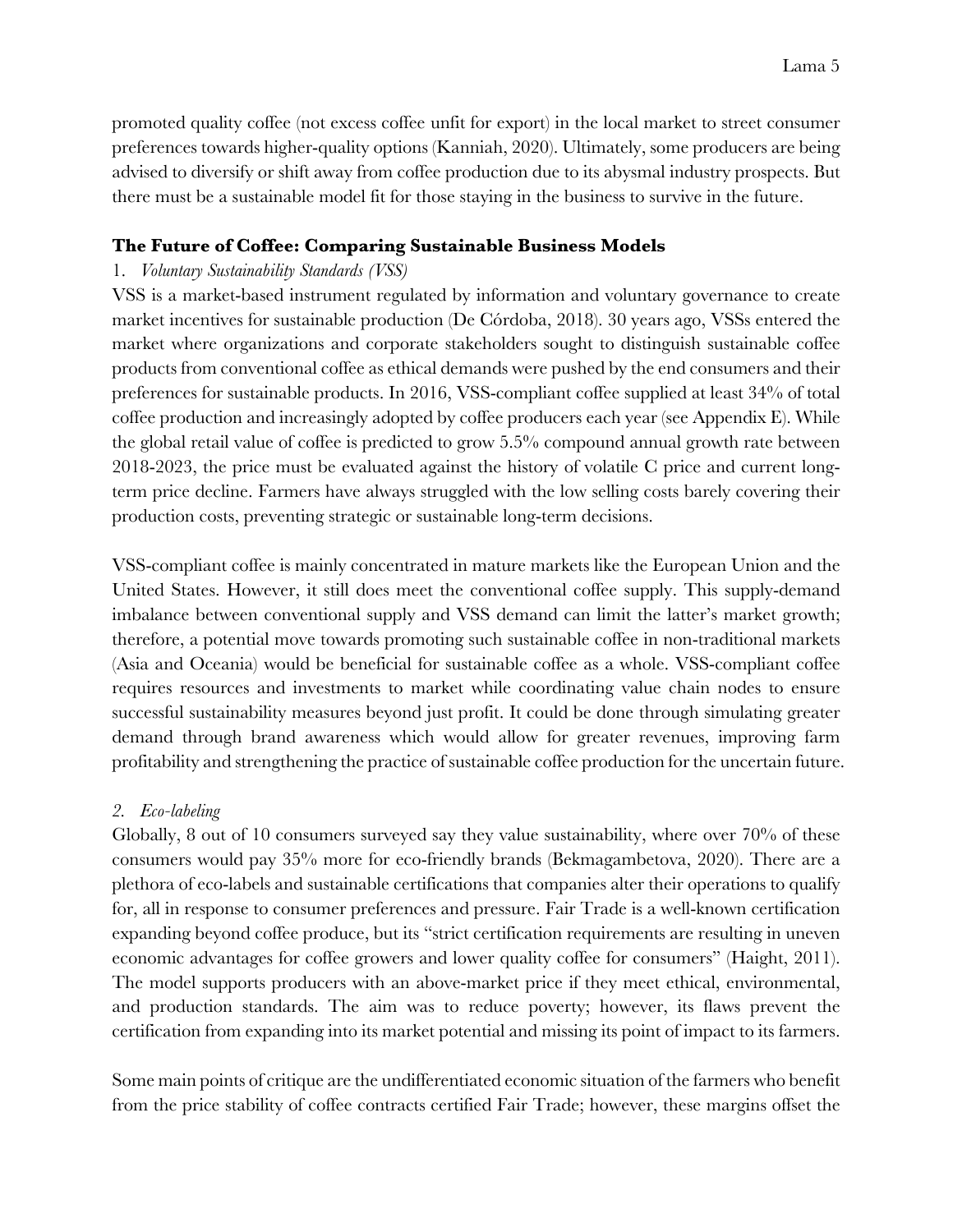price of the Fair Trade certification itself. Over 13 years of cooperative in Guatemala, no longterm benefit for the farmers could be found (Haight, 2011). Additionally, these price-setting advantages of being Fair Trade certified allow for any bean quality to be sold at that price. C price is a standard price for coffee beans, no matter the quality. Therefore, the premium price of Fair Trade coffee that "supports" the cooperatives' farmers is paid on behalf of lower quality beans, further damaging the reputation of the certification label.

## *3. Coffee Agroforestry Business-Driven Clusters (CaFC)*

CaFC is an "organizational model that fosters social and environmental innovation through farm renovation" by uniting "agronomy experts, roasters, producers, and NGOs to maximise the longterm profit potential for smallholder farmers" (Harper, 2021). With 125 million people worldwide reliant on coffee for their livelihoods, around 80% of them are smallholder coffee farmers ("Coffee," n.d.). As a boom-and-bust commodity, coffee is quite a volatile produce for smallholders who reduce their limited land for staple food crops. To grow coffee, never mind sustainably, these farmers would need a sufficient dependable income to live beyond their coffee.

For example, Nicaraguan credit institutions deal exclusively with smallholders, yet charge 25-30% interest annually ("Coffee," n.d.). The season's profit goes to loan payment, further discouraging the farmer from adopting sustainable practices or even long-term strategic planning for their livelihood. CIRAD, a French agricultural research centre in Nicaragua, follows the CaFC model (Harper, 2021). Essentially, smallholder farmers receive loans to replant coffee trees which they repay with the first three full harvest. During those years, the farmers are paid a modest but dependable salary to meet the supply commitments from designated roasters who buy the coffee at above-market prices. The roasters receive quality coffee with a strong social and environmental sourcing, while including agronomy experts who support the farmers with agroforestry techniques to boost their income while working with the environmental changes in their local ecosystem. The CaFC model enables farmers to maintain their involvement in the global coffee value chain through the strengthening of public extension services and buyer-driven extension programs (International Coffee Organization, 2020:20).

## 4. *Multinational Corporations & Non-Governmental Organizations Partnership (MNC-NGO)*

MNC-NGO partnerships leverage the global supply chains of multinational companies (MNCs) with the social campaigns of non-governmental organizations (NGOs). An example is the Starbucks and Conservation International (CI) alliance. This model pursues an "active assistance approach" where essentially "partnerships provide support during the adoption of new sustainability practices while simultaneously improving the ability of [smallholder] producers to participate in global supply chains" (Perez-Aleman & Sandilands, 2008). Starbuck's large buying power encourages smallholders to provide sustainable coffee production while ensuring conservation practices for the continued partnership and financial support. The partnership certified operations, while standardizing environmental upgrading, alleviating producer poverty, and stabilize demand fluctuations within the coffee industry. MNC-NGO is a new model adapted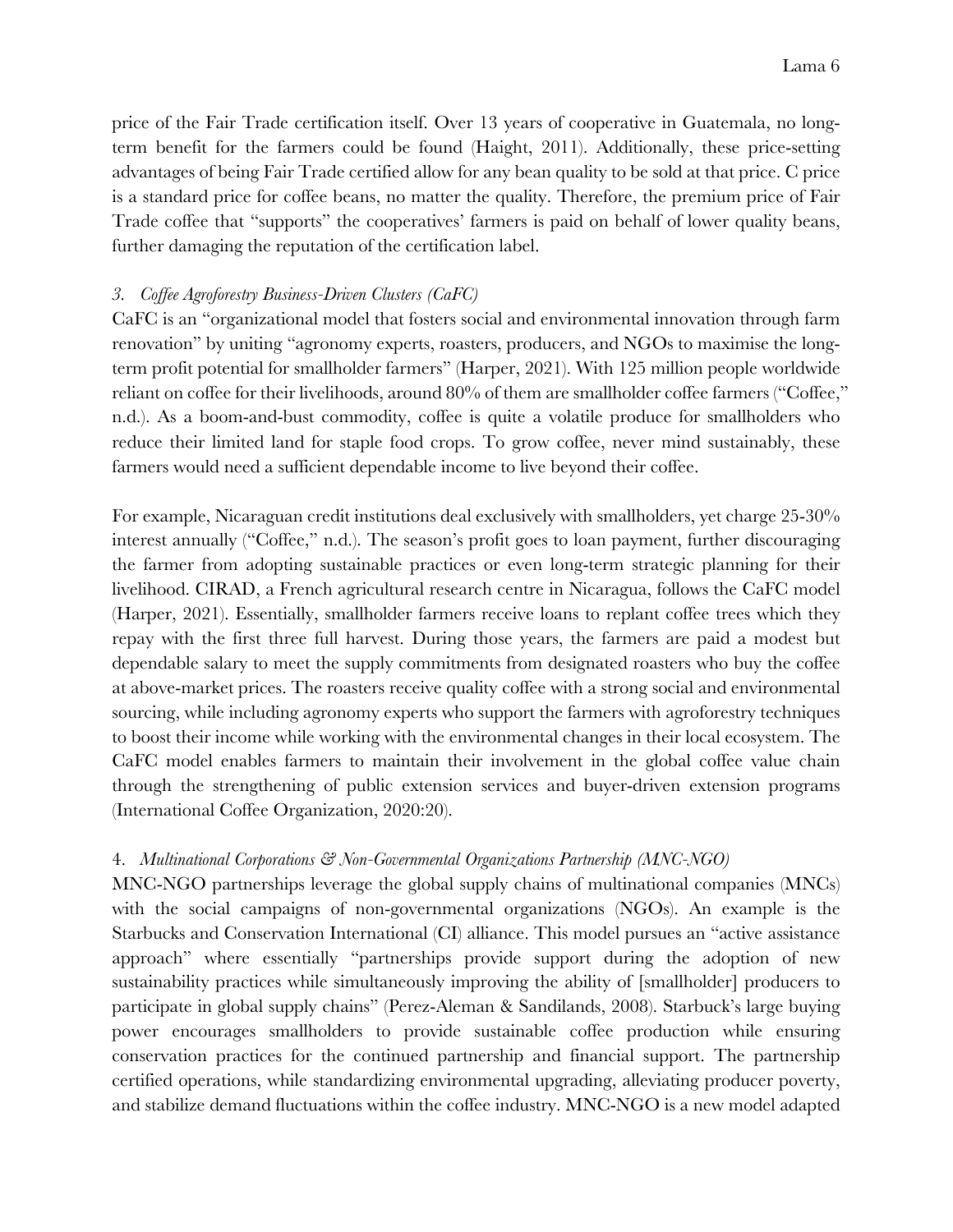to the way the world works now: proactive activism for sustainable coffee through corporate involvement. "Public-private partnerships are conducive to [global value chain] integration" through complementary strengths between public agency regulation and private sector action (International Coffee Organization, 2020:21).

## 5. *Direct Trade (Cooperative or Individual)*

Transparency is guaranteed when directly dealing with the farmers who collect the true price of their produce, without losing it in intermediaries or fluctuating pricing on an international floor. Direct trade allows a trusting relationship between the producer and supplier where a higherquality product is available for a higher (true) cost of coffee (Charles, 2021). This model is increasing in popularity with the greater demand for sustainable and ethical roots, alongside other voluntary sustainability standards (VSSs). Recognizing the value of coffee is what consumers truly want when they ask for a sustainable cup of coffee. This is possible when dealing directly with those who live off coffee production and its business, to use the profitable margins in supporting their livelihoods and further re-investment in their business.

For smallholder farmers to be financially secure, they would need to rely on available buyers of their products, access to specialty coffee markets, or protection under certification schemes. However, these are not always available and can really discourage a coffee producer from replanting when in the midst of a volatile international coffee pricing and environmental barriers to producing more valuable coffee crops. If individual direct trades are not possible, cooperatives can be of tremendous support. The "formation of farmer groups and cooperatives" can facilitate "marginalized smallholder farmers' participation in the [global value chain] by reducing costs of entry to high-value markets for groups of farmers" (International Coffee Organization, 2020:20). Cooperatives would expand their bargaining power, opportunities for value chain upgrading, and access to international markets through direct trade (USAID, 2006).

# **Conclusion: \$\_ \_.\_ \_ is the true cost of a cup of coffee**

Well, it is more complicated than it seems. No true cost exists – it is hard enough to set a single C price. However, the hidden costs along the production of a cup of coffee can be revealed through critical reflection of the business of coffee, its sustainability dilemmas, and what consumers can do to support sustainable coffee for the future. The question can only be answered through individual reflection by calculating every step previously hidden in the price of a cup of coffee. As a whole, global coffee consumption is increasing while coffee farmers are still facing the same issues made worse by climate change. However, the power of consumers is not in purchasing cheap coffee or limiting their consumption, but by supporting specialty coffee built by sustainable business models.

Simply put, each cup of coffee asks for a farmer's work. The true cost of the coffee is the price that supports an ethical business model and secures the future of the sustainable coffee for many generations of coffee farmers and coffee lovers to come.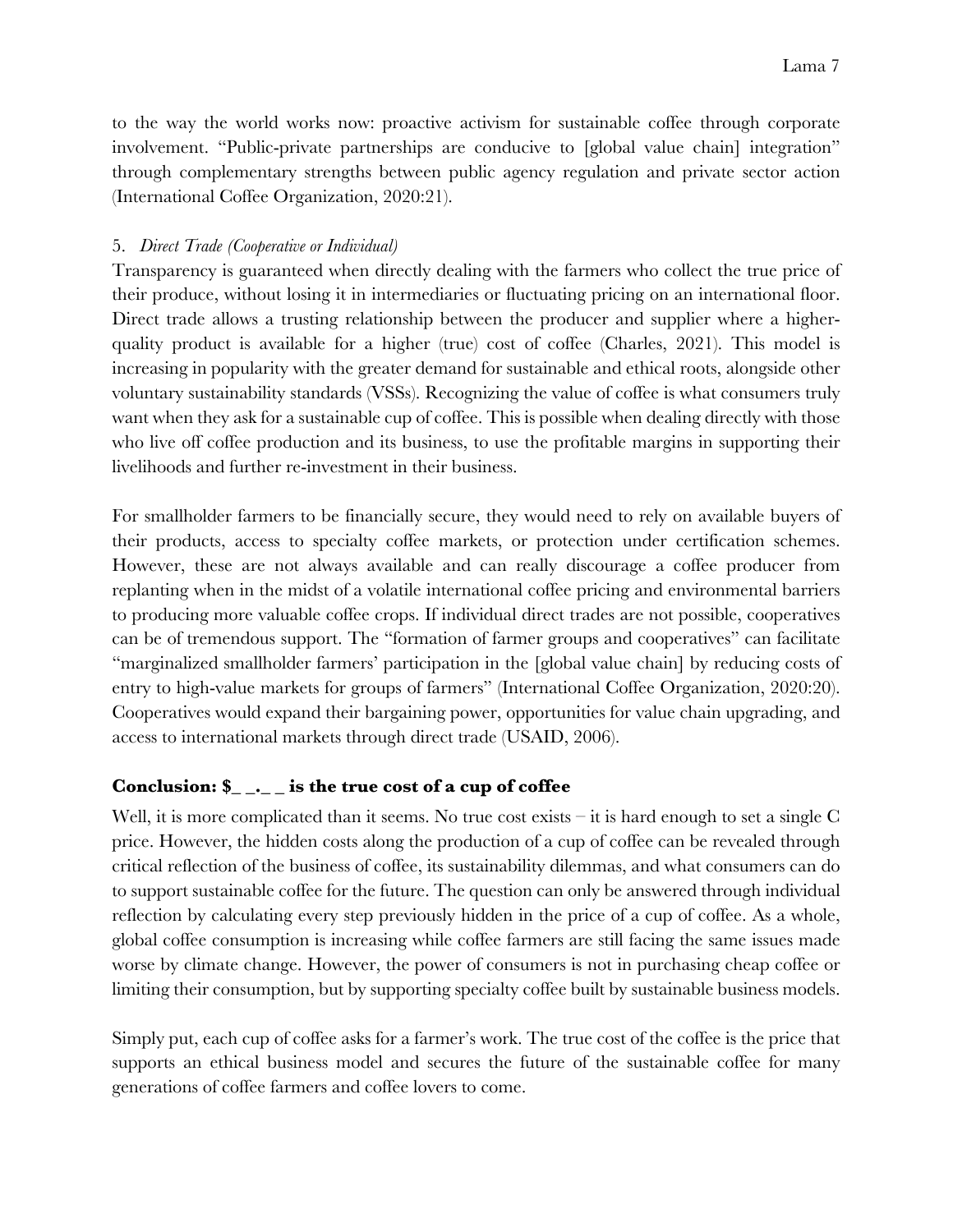#### **Works Cited**

- Bekmagambetova, Dinara. "Two-Thirds of North Americans Prefer Eco-Friendly Brands, Study Finds." *Barron's*, Dow Jones & Company, Inc., 10 Jan. 2020, www.barrons.com/articles/two-thirds-of-north-americans-prefer-eco-friendly-brandsstudy-finds-51578661728.
- Boydell, Hazel. "What Should We Have Learned From The 2001 Coffee Price Crisis?" *Perfect Daily Grind*, Perfect Daily Grind, 12 Apr. 2020, perfectdailygrind.com/2018/09/whatshould-we-have-learned-from-the-2001-coffee-price-crisis/.
- Brown, Helena. "How Does Exchange Rate Fluctuation Affect Coffee Producers?" *Perfect Daily Grind*, Perfect Daily Grind, 23 Apr. 2020, perfectdailygrind.com/2020/04/how-doesexchange-rate-fluctuation-affect-coffee-producers/.
- Bunn, Christian, et al. "A bitter cup: climate change profile of global production of Arabica and Robusta coffee." *Climatic Change* 129.1 (2015): 89-101.
- Charles, Sarah. "Addressing Colonial Inequalities In The Coffee Sector." *Perfect Daily Grind*, Perfect Daily Grind, 5 Mar. 2021, perfectdailygrind.com/2020/10/addressing-colonialinequalities-in-the-coffee-sector/.
- "Coffee Farmers." *Fairtrade Foundation*, www.fairtrade.org.uk/farmers-and-workers/coffee/.
- De Córdoba, Santiago Fernández. "3rd UNFSS Flagship Launch." 2018. https://globalgovernanceprogramme.eui.eu/wp-content/uploads/2019/09/Voluntary-Sustainability-Standards-VSS-Trade-and-Sustainable-Development.pdf
- "Developing a Sustainable Coffee Economy." *International Coffee Organization*, International Coffee Organization, www.ico.org/sustaindev\_e.asp.
- "Global Coffee Conservation Strategy." *World Coffee Research*, worldcoffeeresearch.org/work/global-coffee-strategy/.

"Global Coffee Market." *Research and Markets*, Jan. 2021,

www.researchandmarkets.com/reports/5239776/global-coffee-market-value-volumeanalysis?utm\_source=GNOM&utm\_medium=PressRelease&utm\_code=zvq5p b&utm\_campaign=1498650%2B-%2BGlobal%2B%24465.9%2BBillion%2BCoffee %2BMarket%2B%28Value%2C%2BVolume%29%2BAnalysis%2Band%2BForecast%2 Bto%2B2026&utm\_exec=chdo54prd.

"Global Market Report: Coffee." *International Institute for Sustainable Development (IISD*), 2019,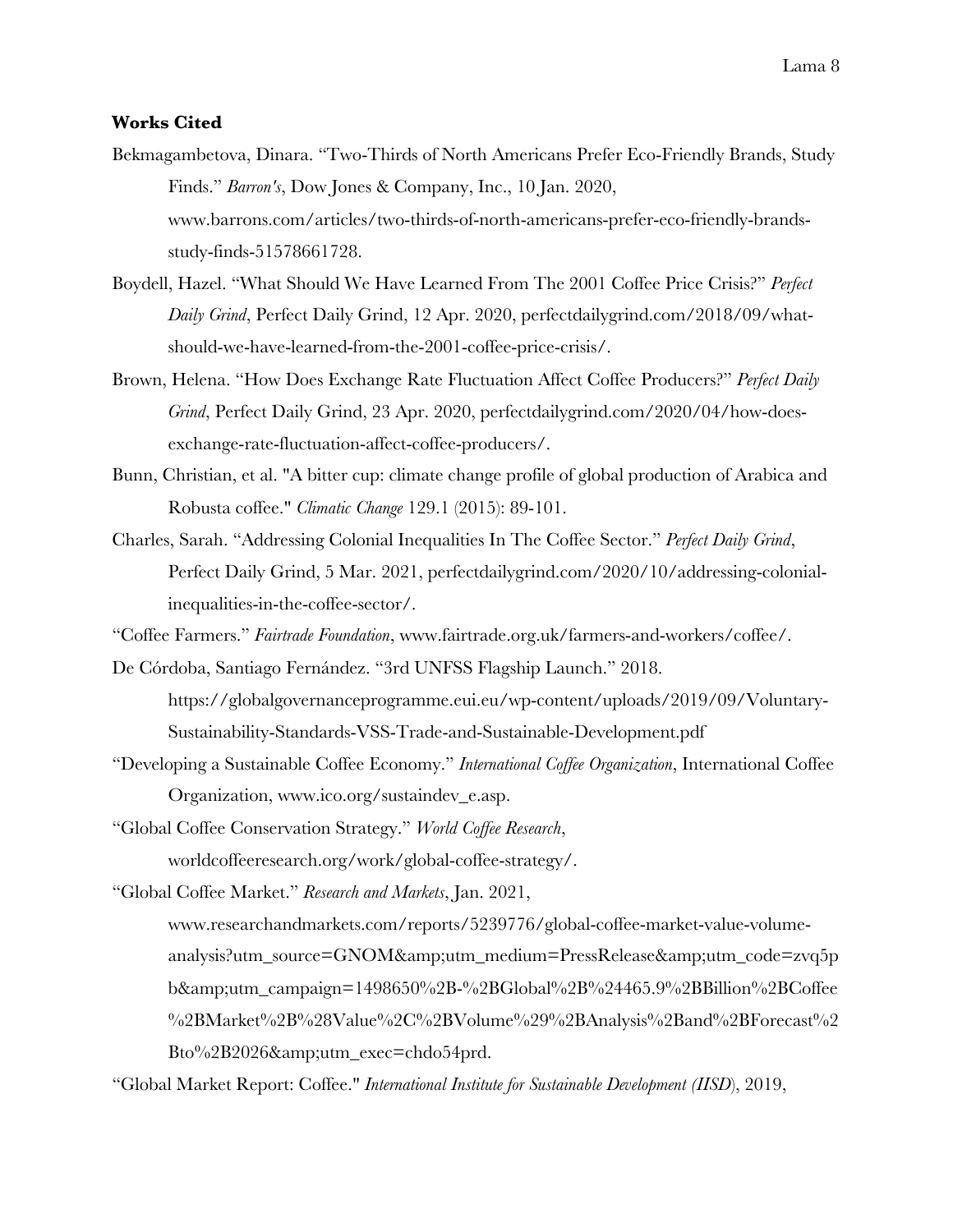www. iisd. org/sites/default/files/publications/ssi-global-market-report-coffee. pdf

- Haight, Colleen. "The Problem With Fair Trade Coffee." *Stanford Social Innovation Review*, Stanford University, 2011, ssir.org/articles/entry/the\_problem\_with\_fair\_trade\_coffee.
- Harper, James. "Creating A Sustainable Model For Coffee Replanting." *Perfect Daily Grind*, Perfect Daily Grind, 19 Mar. 2021, perfectdailygrind.com/2020/11/creating-asustainable-model-for-coffee-replanting/.
- International Coffee Organization, 2020. Coffee Development Report (2020). The Value of Coffee – Sustainability, Inclusiveness and Resilience of the Coffee Global Value Chain. https://5aa6088a-da13-41c1-b8ad-b2244f737dfa.filesusr.com/ugd/38d76b\_4fc7b54a1 5f14a548b2f4a208c2eae6d.pdf
- Kanniah, Janice Chinna. "The Importance of Growing Consumption in Producing Countries." *Perfect Daily Grind*, Perfect Daily Grind, 6 May 2020, perfectdailygrind.com/2020/03/theimportance-of-growing-consumption-in-producing-countries/.
- Kaplinsky, Raphael, and Mike Morris. "A handbook for value chain research." Vol. 113. Brighton: University of Sussex, *Institute of Development Studies*, 2000.
- Montagnon, C., et al. "Unveiling a unique genetic diversity of cultivated Coffea arabica L. in its main domestication center: Yemen." *Genetic Resources and Crop Evolution* (2021): 1-12.

"Next-Generation F1 Hybrid Varieties." *World Coffee Research*, worldcoffeeresearch.org/work/next-generation-f1-hybrids/.

- Pedrotti, Valentina. "How Climate Change Impacts Your Coffee Plants." *Perfect Daily Grind*, Perfect Daily Grind, 6 Aug. 2020, perfectdailygrind.com/2020/01/how-climate-changeimpacts-your-coffee-plants/.
- Pendergast, Mark. *Uncommon Grounds*. Basic Books, 1999.
- Perez-Aleman, Paola, and Marion Sandilands. "Building value at the top and the bottom of the global supply chain: MNC-NGO partnerships." *California Management Review* 51.1 (2008): 24-49.
- "Production, Supply, and Distribution." *Foreign Agricultural Service*, United States Department of Agriculture, 2020, apps.fas.usda.gov/psdonline/app/index.html#/app/advQuery.
- Schipani, Andres. "The Abandoned Farms behind the Global Coffee Craze." *Financial Times*, The Financial Times Ltd., 20 May 2019, www.ft.com/content/5009be96-7569-11e9 be7d-6d846537acab.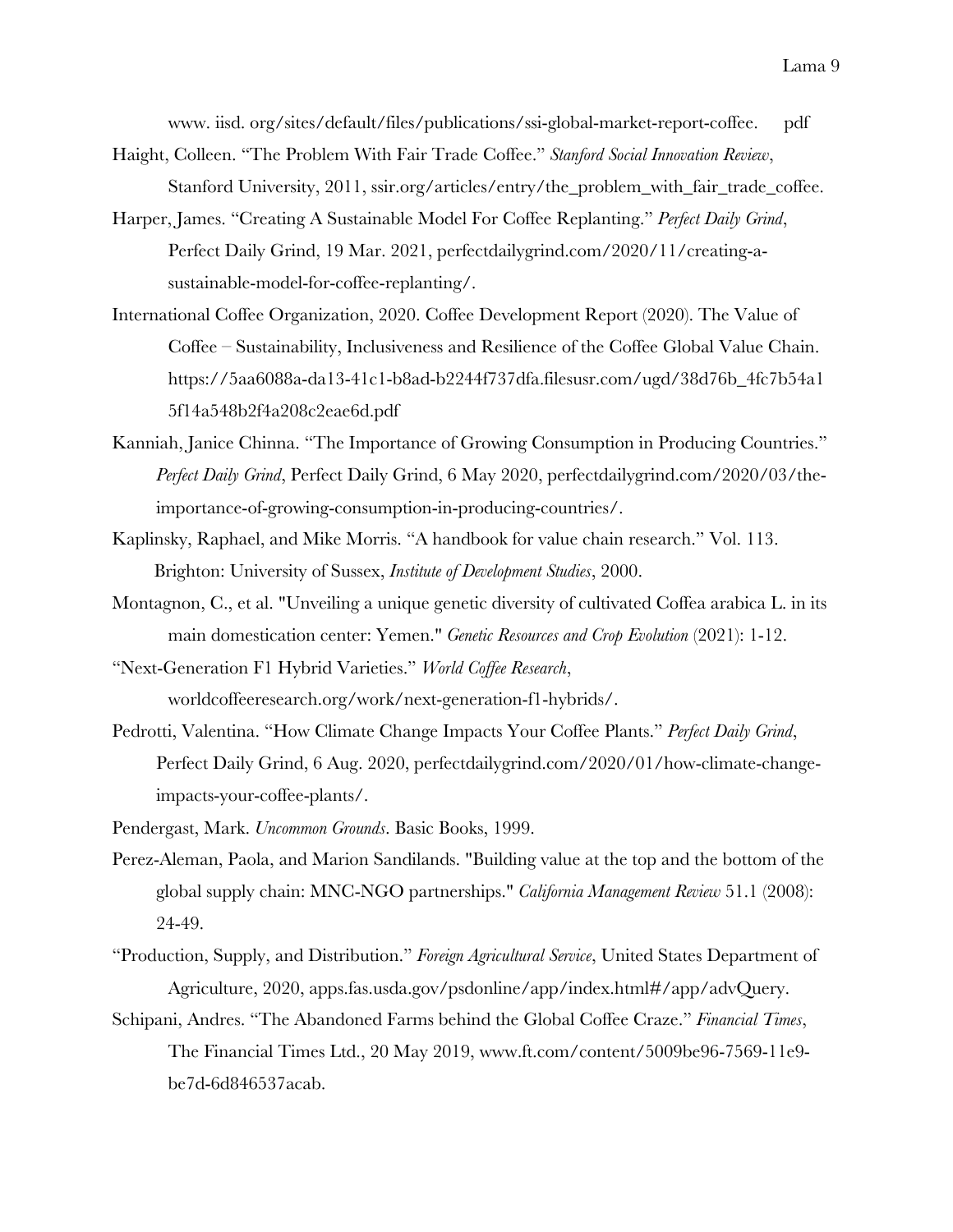"Sustainable Coffee Challenge Commitments Hub Report." *Conservation International (CI)*, 2020, https://www.sustaincoffee.org/assets/resources/2020-Commitments-Hub-Report.pdf

USAID. *Lessons Learned on MSE Upgrading in Value Chains*. MicroReport #71, 2006.

Vaccaro, Ismael. "Theorizing Impending Peripheries: Postindustrial Landscapes at the Edge of Hyper-modernity's Collapse." *Journal of International & Global Studies* 1.2 (2010).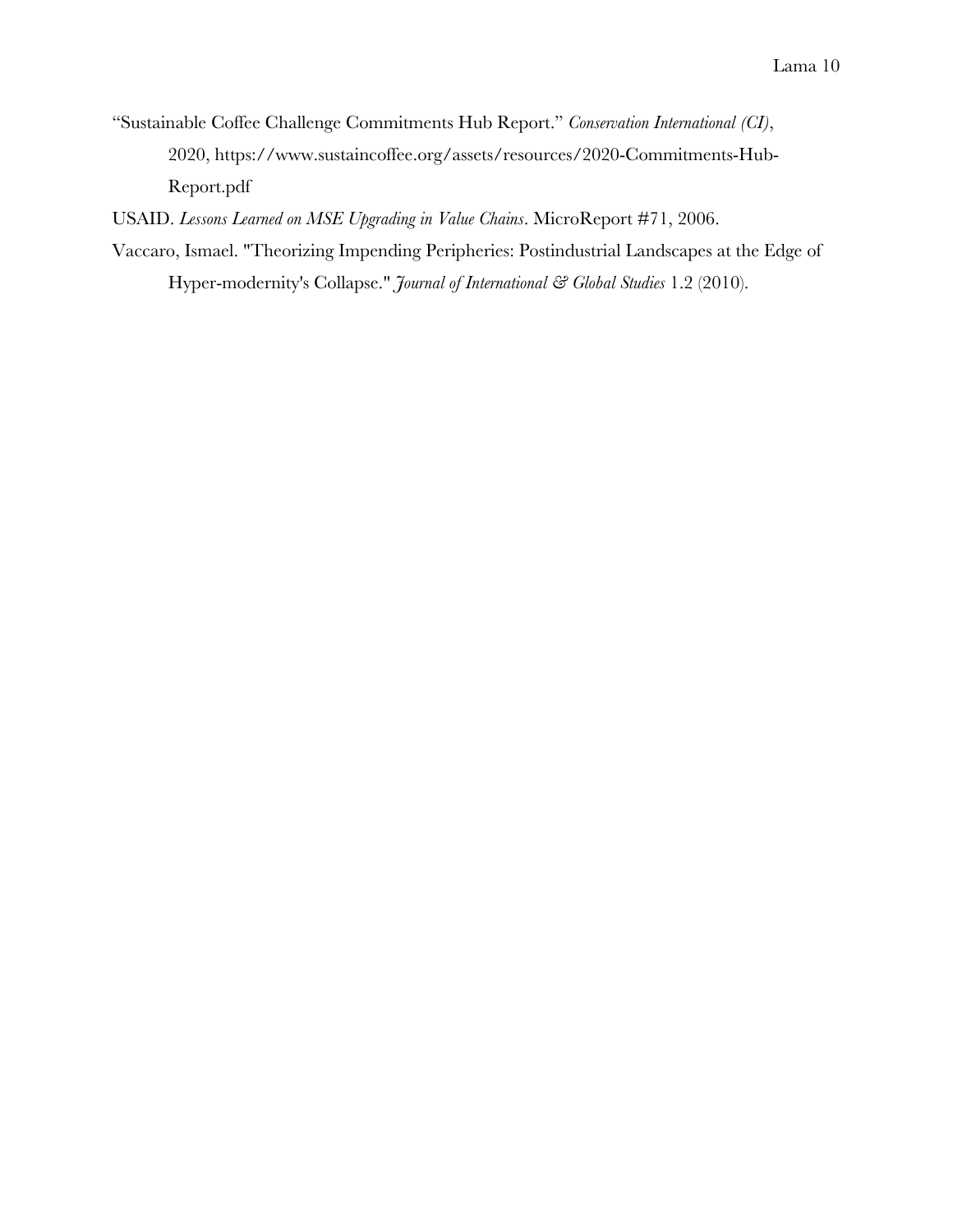#### **Appendices**



*Appendix A –* Trade Flows of Largest Producer Countries (metric tonnes, 2016)

*Source:* Series, Sustainable Commodities Marketplace. "Global Market Report: Coffee." *International Institute for Sustainable Development (IISD*). https://www. iisd. org/sites/default/files/publications/ssi-global-market-report-coffee. pdf (2019).

*Appendix B –* World Production and Consumption Rebound (2015-2021)



*Source:* "Production, Supply, and Distribution." *Foreign Agricultural Service*, United States Department of Agriculture, 2020, apps.fas.usda.gov/psdonline/app/index.html#/app/advQuery.